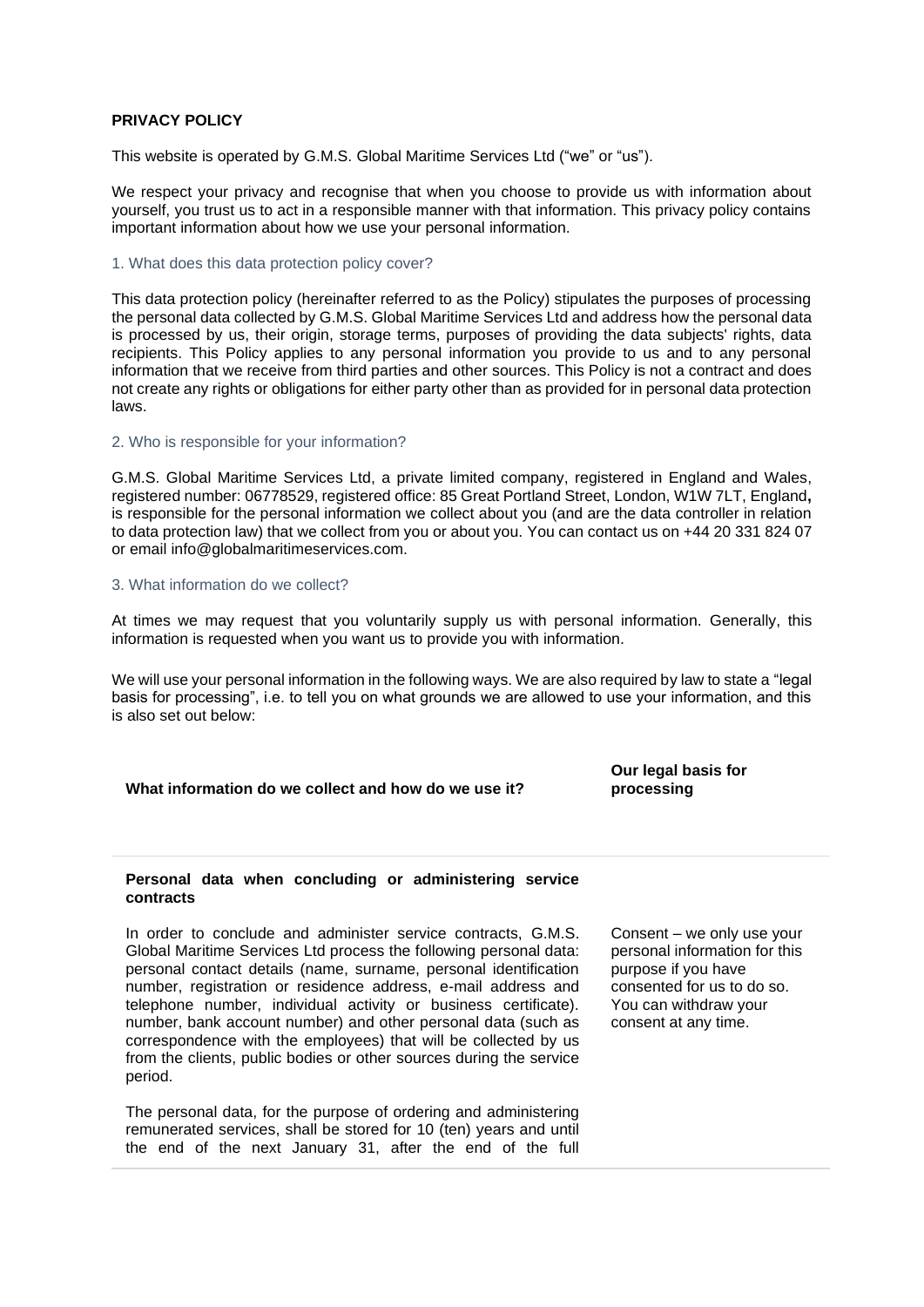implementation of the contract, unless a longer term for such personal data is established by law and / or other legal acts. .

## **Personal data when promoting the services of G.M.S. Global Maritime Services Ltd**

We process the following personal information when promoting the services of G.M.S. Global Maritime Services Ltd: personal contact details (name, surname, personal identification number, registration or residence address, e-mail address and telephone number, individual activity or business certificate). number, bank account number) and other personal data (such as correspondence with the employees) that will be collected by us from the clients or other information shared by the client that may contain personal information.

The above-mentioned personal data may be used by us for advertising the services of G.M.S. Global Maritime Services Ltd, including, but not limited to, presenting the results of implemented projects on the website [www.globalmaritimeservices.com](http://www.globalmaritimeservices.com/) and/or our social media channels, as well as during events (conferences, seminars) or presenting implemented projects to existing Clients, potential Clients, investors or various stakeholders such as European Commission. We process the above personal data, which is used for the purpose of advertising the services, with the consent of the Client or through the service contract.

This personal data and other related information is retained for as long as it may be relevant for the promotion of G.M.S. Global Maritime Services Ltd services.

# **Personal details of job candidates applying for a job offer**

For the purpose of keeping a database of job candidates, we process the following personal data: CV, name, surname, date of birth, address of residence, e-mail. postal address, telephone number, links to personal social networking accounts, work experience, skills and other information provided in the CV, recommendation and / or cover letter. In addition to the information provided in the CV, we may also handle answers to questions or tasks.

We undertake to delete and / or destroy the personal data of the candidates for the job within 3 (three) months and the period before the last day of the month, after the conclusion of the employment contract or within 5 (five) working days, if you have not expressed separate consent for the person processing of data at the end of the selection of candidates.

## **Employee personal data for the purpose of concluding, administering and enforcing employment contract.**

For the administrative purpose of keeping employee database, we process the following personal data: name, surname, personal identification number, date of birth, copy of identity card or passport, social security number, personal bank account number,

Consent – we only use your personal information for this purpose if you have consented for us to do so. You can withdraw your consent at any time.

Consent and our legitimate interests – we use your personal information to assess your job application, and to keep you updated throughout the application process.

Consent and our legitimate interests – we use your personal information to assess your enforcing your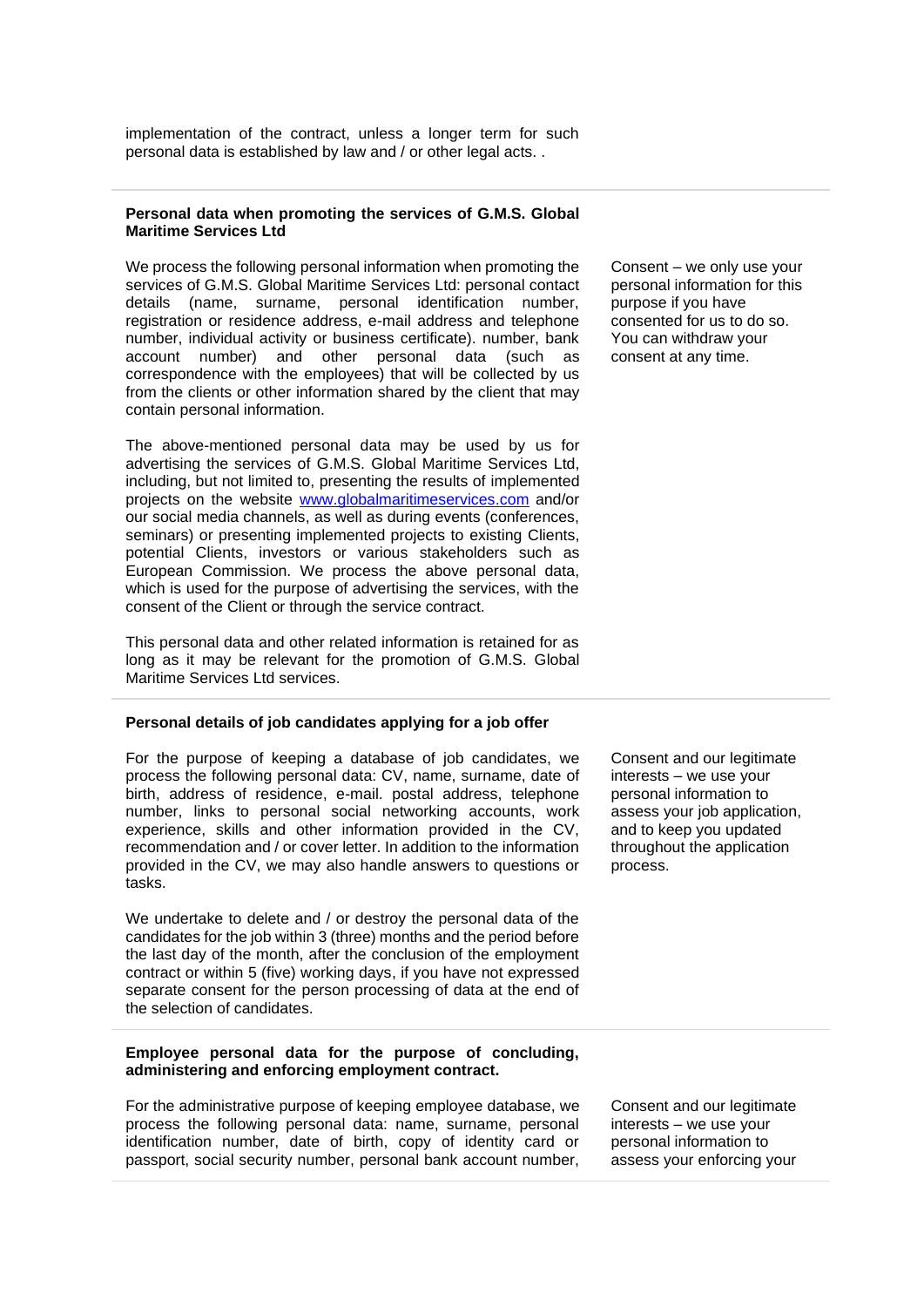residential address, e-mail address, postal address, telephone number, documents certifying education, photo, personal health information / sick leave requests.

The above personal data shall be stored for 10 (ten) years and for the period until 31 January following the end of the employment contract, unless a longer term for the storage of such personal data is established by law and / or other legal acts.

Other personal data that is not specified in the employment contract and is not related to the work activity or work results are deleted and / or destroyed within 3 (three) months and the period until the last day of the month after the termination of the employment contract.

#### **Contact personal information for marketing purposes**

In order to inform you about news and other information about the products, services, offers, events, etc. provided by G.M.S. Global Maritime Services Ltd, for direct marketing purposes, we collect and process the your personal data: name, surname, position, email address.

We process your contact information based on a legitimate interest and / or your consent. We process this data if you have expressly consented to receiving direct marketing communications by entering into a service agreement with G.M.S. Global Maritime Services Ltd or voluntarily submitting your details to us.

Each time you are sent a direct marketing message, you will be given the opportunity to opt out of the direct marketing message by notifying the email address provided by post or by any other means specified in this Policy.

With your consent, we will retain your personal information for 5 (five) years after receiving your consent and for the period up to 31 January next. In the event that we process your personal data for direct marketing purposes on the basis of a legitimate interest, your personal data will be stored for the duration of the remunerated service agreement.

#### **Personal data provided in a complaint or inquiry**

We process personal data that is submitted with individuals' complaints or inquiries. This personal data is processed for the purpose of administering complaints or inquiries.

employment, and to keep you updated throughout the employment.

Consent – we only use your personal information for this purpose if you have consented for us to do so. You can withdraw your consent at any time.

Consent – we only use your personal information for this purpose if you have consented for us to do so. You can withdraw your consent at any time.

#### **We process cookies to improve the operation of the website**

We manage the IP addresses and traffic data of visitors to the website www.offshoremontoring.com. This data is processed with your consent.

Consent – we only use your personal information for this purpose if you have consented for us to do so.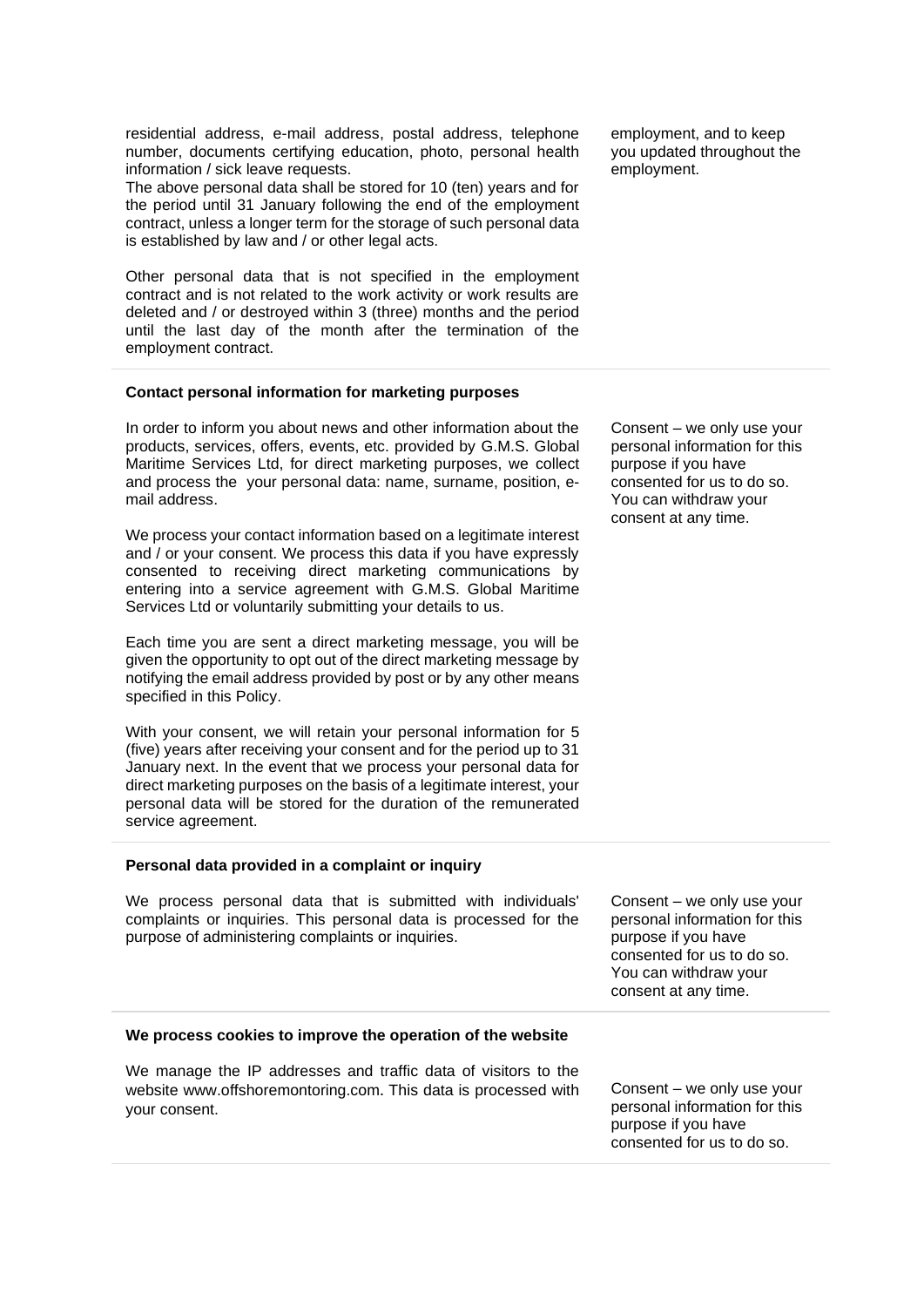## 4.Use of cookies

We use cookies on the website www.globalmaritimeservices.com - text files containing small amounts of information which we download onto your computer or device when you visit our website. Therefore, when we refer to "you" in this section we mean your computer or device. We can recognise these cookies on subsequent visits and they allow us to remember you.

We use the information obtained from cookies for the following general purposes: to ensure the quality of browsing the website, to improve the browsing experience on the website, to analyze the behavior and traffic of website users.

The following types of cookies may be used on our website:

• *Technical cookies*: these are the cookies that are necessary for the operation of our website, for the advanced and easy use of the website, which automatically adapts to the wishes and needs.

• *Functional cookies*: these are cookies that, although not necessary for the operation of the website, significantly improve its performance, quality and user experience.

*• Analytical Cookies*: These are cookies used to understand how visitors use our website, to discover the weaknesses and strengths of the website, to optimize and improve the website's performance, and to continue to implement innovative solutions. The data collected by these cookies is used anonymously.

• *Commercial Cookies*: These cookies are used by us to place company advertisements on other websites. When you visit our website, a message informing you about the use of cookies is automatically activated. You can agree to the use of cookies and continue browsing. If you do not agree with the use of cookies, you have the right to close our website. You can revoke your permission to use cookies at any time. You can do this by changing the settings of your internet browser so that it does not accept cookies, but in this case certain functions of our website may not work or may not work properly. Cookies are stored for a maximum of 6 (six) months. since your last visit. No personal data about you is collected with the help of cookies. No information is provided to any third party during the recording of the required Cookies, except for our partners who serve the information technology economy.

#### 5. Do we disclose your personal information?

We may disclose your personal information if:

- 1. Required by laws, regulations, orders, standards or other legal requirements;
- 2. In response to official requests or requests from public authorities;
- 3. When we believe that disclosure is necessary to prevent financial or other harm;
- 4. Investigating illegal actions;
- 5. Transferring all or part of our business;
- 6. When conducting an audit of the company or investigating complaints and security risks.
- 7. What security measures do we use to process your personal information?

The security of your personal information is very important to us, and we have implemented technical and organizational measures to protect your personal information from loss, misuse, alteration and destruction. Only properly authorized individuals have access to your personal information, and those individuals are properly informed about how to ensure the security of your personal information. Our service providers and business partners have an obligation to maintain the confidentiality of personal information and not to use it in any way other than intended.

6. What can you do with your personal information?